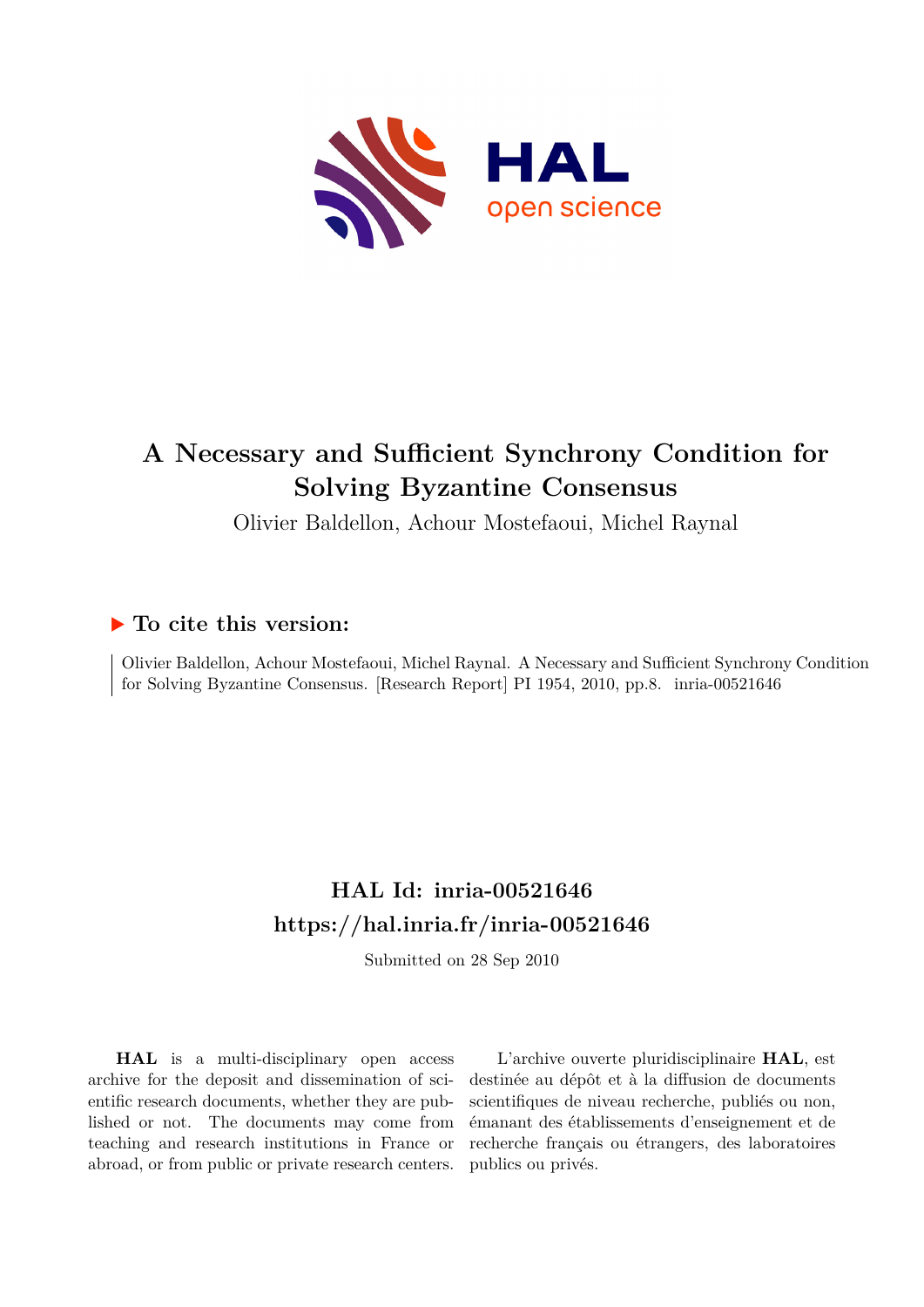*<b>ANSA* 

Publications Internes de l'IRISA ISSN : 2102-6327 PI 1954 – juillet 2010

## A Necessary and Sufficient Synchrony Condition for Solving Byzantine Consensus

Olivier Baldellon\* , Achour Mostefaoui\*\* , Michel Raynal\*\*\* *olivier.baldellon@irisa.fr, achour@irisa.fr, raynal@irisa.fr*

Abstract: Solving the consensus problem requires in one way or another that the underlying system satisfies synchrony assumptions. Considering a system of n processes where up to  $t < n/3$  may commit Byzantine failures, this paper investigates the synchrony assumptions that are required to solve consensus. It presents a corresponding necessary and sufficient condition.

Such a condition is formulated with the notions of a synchrony property and property ambiguity. A synchrony property is a set of graphs, where each graph corresponds to a set of eventually synchronous links among correct processes. Intuitively, a property is ambiguous if it contains a graph whose connected components are such that it is impossible to distinguish a connected component that contains correct processes only from a connected component that contains faulty processes only. The paper connects then the notion of a synchrony property with the notion of eventual bi-source, and shows that the existence of a virtual  $\Diamond$ [t + 1]bi-source is a necessary and sufficient condition to solve consensus in presence of up to t Byzantine processes in systems with message authentication.

Key-words: Asynchronous message-passing system, Byzantine process, Consensus problem, Eventually synchronous link, Faulttolerance, Lower bound, Signature, Synchrony property.

*Une condition nécessaire et suffisante pour le consensus byzantin*

Résumé : *Ce rapport prouve une condition nécessaire et suffisante sur la synchronie des canaux de communication qui permet de résoudre le consensus byzantin avec authentification. En effet, si les canaux sont inluctablement synchrones le consensus peut être résolu et si les canaux sont totalement asynchrones le problème de consensus est indécidable. Cet article montre qu'il est nécessaire et suffisant d'avoir* 4t *canaux inéluctablement synchrones pour résoudre le consensus byzantin avec authentification,* t *étant le nombre maximal de processus byzantins.*

Mots clés : *Système à communication par messages, processus byzantin, problème de consensus, tolèrance aux fautes, canaux synchrones authentification.*

Projet ASAP: équipe commune avec l'INRIA, le CNRS, l'université Rennes 1 et l'INSA de Rennes

<sup>\*\*</sup> Projet ASAP: équipe commune avec l'INRIA, le CNRS, l'université Rennes 1 et l'INSA de Rennes

<sup>\*\*\*</sup> Projet ASAP: équipe commune avec l'INRIA, le CNRS, l'université Rennes 1 et l'INSA de Rennes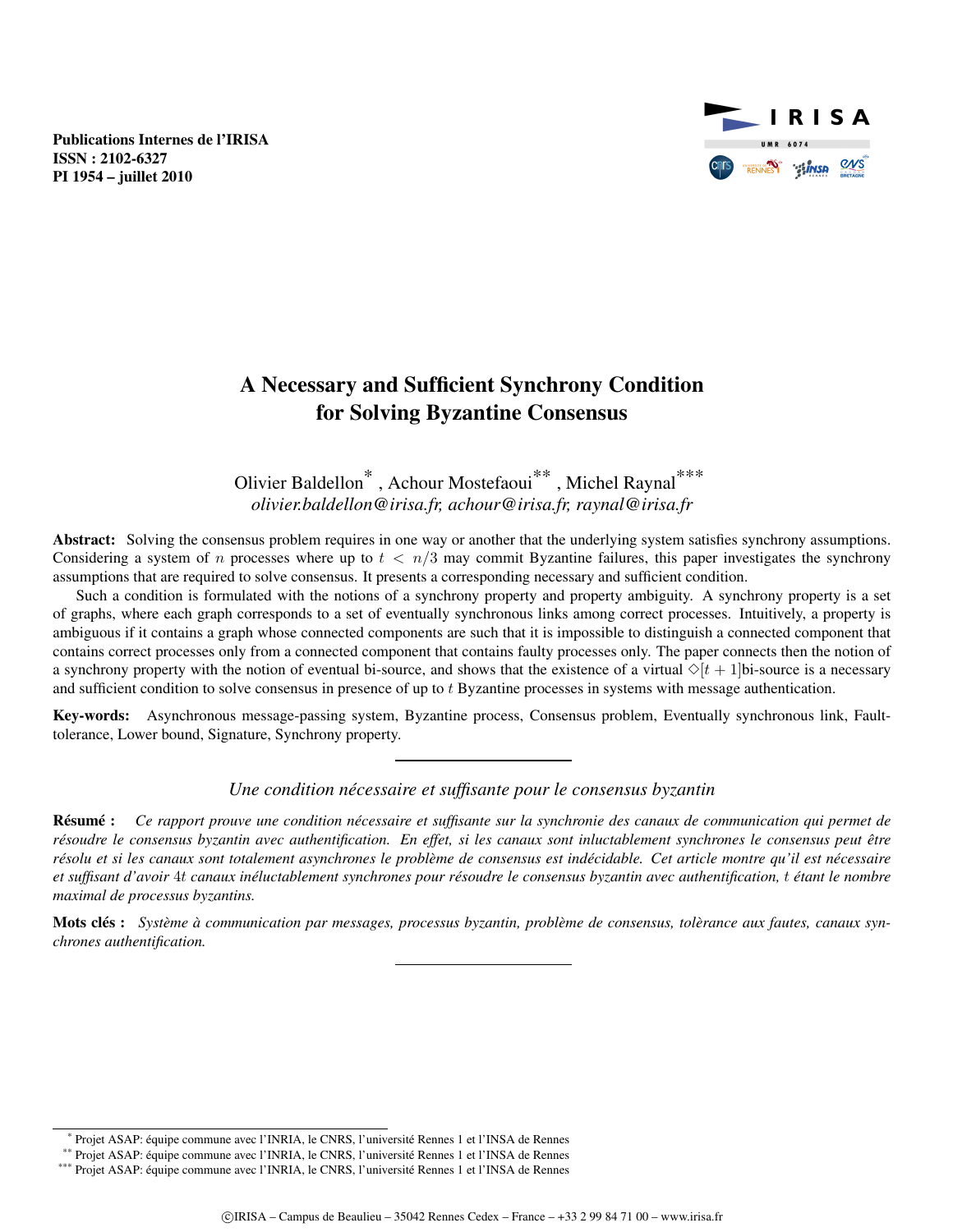#### 1 Introduction

Byzantine consensus A process has a *Byzantine* behavior when it behaves arbitrarily [18]. This bad behavior can be intentional (malicious behavior, e.g., due to intrusion) or simply the result of a transient fault that altered the local state of a process, thereby modifying its behavior in an unpredictable way.

We are interested here in the *consensus* problem in distributed systems prone to Byzantine process failures whatever their origin. Consensus is an agreement problem in which each process first proposes a value and then decides on a value [18]. In a Byzantine failure context, the consensus problem is defined by the following properties: every non-faulty process decides a value (termination), no two non-faulty processes decide different values (agreement), and if all non-faulty processes propose the same value, that value is decided (validity). (See [17] for a short introduction to Byzantine consensus.)

Aim of the paper A synchronous distributed system is characterized by the fact that both processes and communication links are synchronous (or timely) [2, 15, 20]. This means that there are known bounds on process speed and message transfer delays. Let t denote the maximum number of processes that can be faulty in a system made up of  $n$  processes. In a synchronous system, consensus can be solved (a) for any value of  $t$  (i.e.,  $t < n$ ) in the crash failure model, (b) for  $t < n/2$  in the general omission failure model, and (c) for  $t < n/3$  in the Byzantine failure model [14, 18]. Moreover, these bounds are tight.

On the contrary, when all links are asynchronous (i.e., when there is no bound on message transfer delays), it is impossible to solve consensus even if we consider the weakest failure model (namely, the process crash failure model) and assume that at most one process may be faulty (i.e.,  $t = 1$ ) [9]. It trivially follows that Byzantine consensus is impossible to solve in an asynchronous distributed system.

As Byzantine consensus can be solved in a synchronous system and cannot in an asynchronous system, a natural question that comes to mind is the following "When considering the synchrony-to-asynchrony axis, which is the weakest synchrony assumption that allows Byzantine consensus to be solved?" This is the question addressed in the paper. To that end, the paper considers the synchrony captured by the structure and the number of eventually synchronous links among correct processes.

Related work Several approaches to solve Byzantine consensus have been proposed. We consider here only deterministic approaches<sup>1</sup>. One consists in enriching the asynchronous system (hence the system is no longer fully asynchronous) with a failure detector, namely, a device that provides processes with hints on failures [5]. Basically, in one way or another, a failure detector encapsulates synchrony assumptions. Failure detectors suited to Byzantine behavior have been proposed and used to solved Byzantine consensus (e.g., [4, 7, 10, 11, 16]).

Another approach proposed to solve Byzantine consensus consists in directly assuming that some links satisfy a synchrony property ("directly" means that the synchrony property is not hidden inside a failure detector abstraction). This approach relies on the notion of a  $\Diamond [x + 1]$ *bi-source* (read " $\Diamond$ " as "eventual") that has been introduced in [1]. Intuitively, this notion states that there is a correct process that has x bi-directional input/outputs links with other correct processes and these links eventually behave synchronously [6, 8]. (Our definition of a  $\Diamond [x + 1]$ bi-source is slightly different from the original definition introduced in [1]. The main difference is that it considers only eventual synchronous links connecting correct processes. It is precisely defined in Section  $6<sup>2</sup>$ .)

Considering asynchronous systems with Byzantine processes without message authentication, it is shown in [1] that Byzantine consensus can be solved if the system has a  $\Diamond [n - t]$ bi-source (all other links being possibly fully asynchronous). Moreover, the  $\Diamond$ [n – t]bi-source can never be explicitly known. This result has been refined in [13] where is presented a Byzantine consensus algorithm for an asynchronous system that has a  $\Diamond$ [2t + 1]bi-source. Considering systems with message authentication, a Byzantine consensus algorithm is presented in [12] that requires a  $\Diamond$ [t + 1]bi-source only. As for Byzantine consensus in synchronous systems, all these algorithms assume  $t < n/3$ .

Content of the paper The contribution of the paper is the definition of a synchrony property that is necessary and sufficient to solve Byzantine consensus in asynchronous systems with message authentication. From a concrete point of view, this property is the existence of what we call a virtual  $\Diamond$ [t + 1]bi-source.

A *synchrony* property S is a set of communication graphs, such that (a) each graph specifies a set of eventually synchronous bidirectional links connecting correct processes and (b) this set of graphs satisfies specific additional properties that give  $S$  a particular structure. A synchrony property can be or not *ambiguous*. Intuitively, it is ambiguous if it contains a graph whose connected components are such that there are executions in which it is impossible to distinguish a component with correct processes only from a connected component with faulty processes only. (These notions are formally defined in the paper).

A *synchrony* property S for a system of n processes where at most t processes may be faulty is called  $(n, t)$ -synchrony property. The paper shows first that, assuming a property  $S$ , it is impossible to solve consensus if  $S$  is ambiguous. It is then shown that, if consensus can be solved when the actual communication graph is any graph of  $S$  (we then say "S is satisfied"), then any graph of  $S$  has at least

<sup>&</sup>lt;sup>1</sup>Enriching the system with random numbers allows for the design of randomized Byzantine consensus algorithms. These algorithms are characterized by a probabilistic termination property (e.g., [3, 19, 21].

 $2$ We consider eventually synchronous links connecting correct processes only for the following reason. This is because, due to Byzantine behavior, a synchronous link connecting a correct process and a Byzantine process can always appear to the correct process as being an asynchronous link.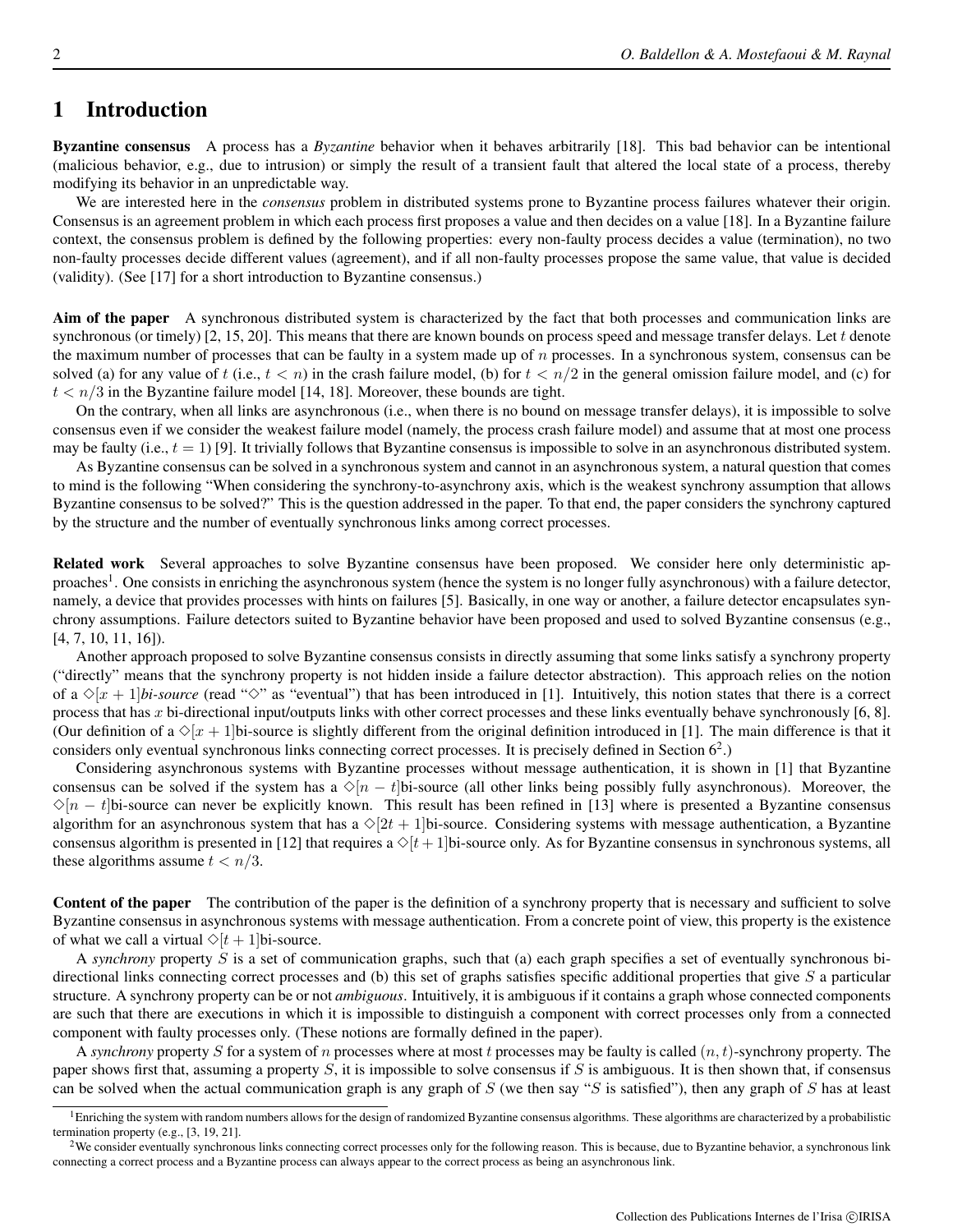

Figure 1: The proof of the necessary and sufficient condition (Theorem 3)

one connected component whose size is at least  $t + 1$ . The paper then relates the ambiguity of an  $(n, t)$ -synchrony property S with the size x of a virtual  $\Diamond[x]$ bi-source. These results are schematically represented in Figure 1 from which follows the fact that a synchrony property S allows Byzantine consensus to be solved despite up to t Byzantine processes in a system with message authentication if and only if  $S$  is not ambiguous.

Road map The paper is made up of 6 sections. Section 2 presents the underlying asynchronous Byzantine computation model. Section 3 defines the notion of a synchrony property S and the associated notion of ambiguity. As already indicated, a synchrony property is on the structure of eventually synchronous links connecting correct processes. Then, Section 4 shows that an ambiguous synchrony property S does not allow consensus to be solved (Theorem 1). Section 5 relates the size of connected components of the graphs of an  $(n, t)$ -synchrony property S with the ambiguity of S (Theorem 2). Section 6 establishes the main result of the paper, namely a necessary and sufficient condition for solving Byzantine consensus in system with message authentication.

#### 2 Computation model

**Processes** The system is made up of a finite set  $\Pi = \{p_1, \ldots, p_n\}$  of  $n > 1$  processes that communicate by exchanging messages through a communication network. Processes are assumed to be synchronous in the sense that local computation times are negligible with respect to message transfer delays. Local processing times are considered as being equal to 0.

Failure model Up to  $t < n/3$  processes can exhibit a *Byzantine* behavior. A Byzantine process is a process that behaves arbitrarily: it can crash, fail to send or receive messages, send arbitrary messages, start in an arbitrary state, perform arbitrary state transition, etc. Moreover, Byzantine processes can collude to "pollute" the computation. Yet, it is assumed that they do not control the network. This means that they cannot corrupt the messages sent by non-Byzantine processes, and the schedule of message delivery is uncorrelated to Byzantine behavior. A process that exhibits a Byzantine behavior is called *faulty*. Otherwise, it is *correct* or *non-faulty*.

**Communication network** Each pair of processes  $p_i$  and  $p_j$  is connected by a reliable bi-directional link denoted  $(p_i, p_j)$ . This means that, when a process receives a message, it knows which is its sender.

A link can be fully asynchronous or eventually synchronous. The bi-directional link connecting a pair of processes  $p_i$  and  $p_j$  is *eventually synchronous* if there is a finite (but unknown) time  $\tau$  after which there is an upper bound on the time duration that elapses between the sending and the reception of a message sent on that link (hence an eventually synchronous link is eventually synchronous in both directions). If such a bound does not exist the link is fully asynchronous. If  $\tau = 0$  and the bound is known, then the link is synchronous.

Message authentication When the system provides the processes with message authentication, a Byzantine process can fail to relay messages or send bad messages only. When it forwards a message received from another process it cannot alter its content.

Notation Let  $\mathcal{H} \subseteq \Pi \times \Pi$  denote the communication graph whose edges are the eventually synchronous bi-directional links among correct processes. The previous system model is denoted  $AS_{n,t}[\mathcal{H}]$ .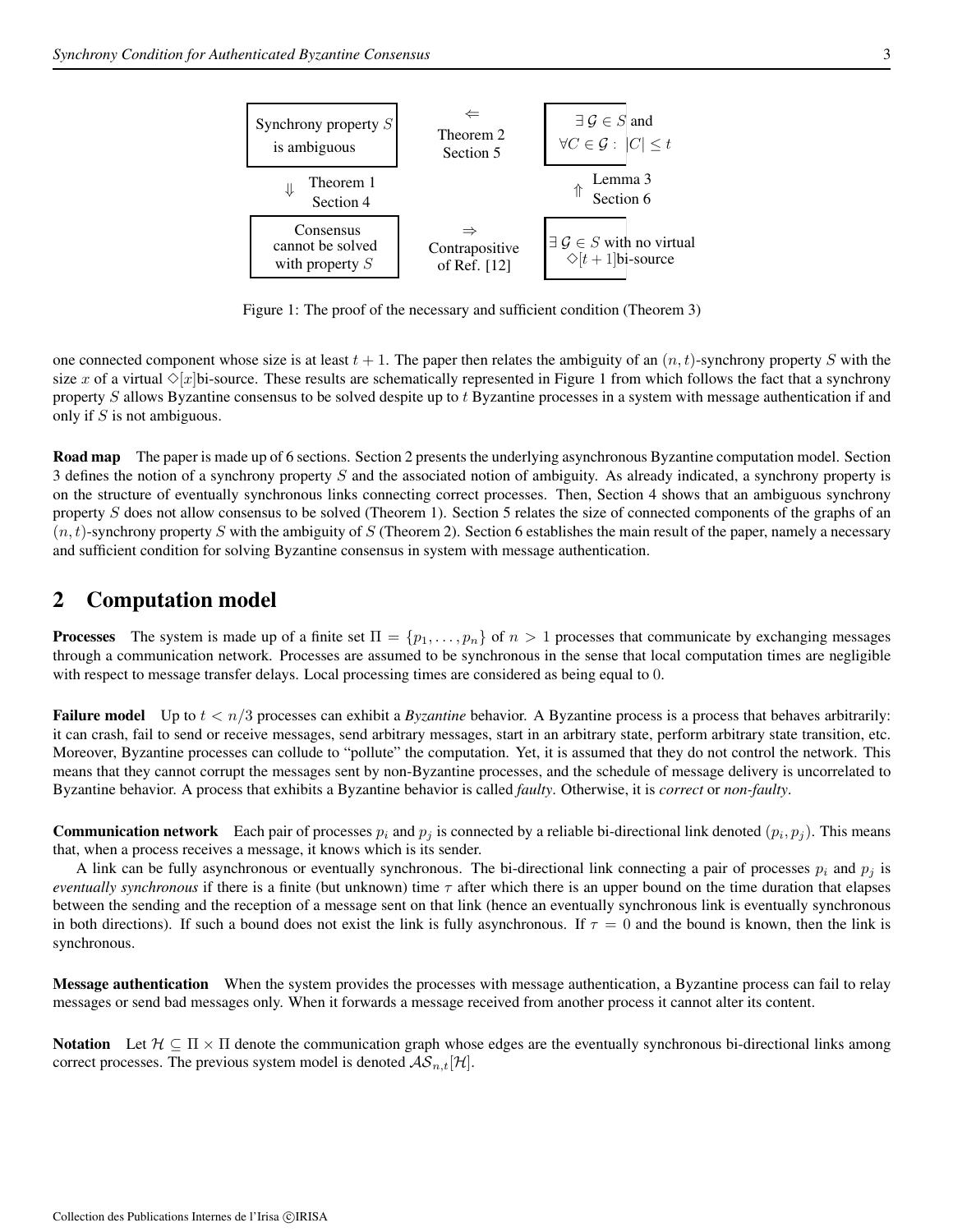## 3 Definitions

We consider only undirected graphs in the following. The aim of this section is to state a property that will be used to prove an impossibility result. Intuitively, a vertex represents a process, while an edge is used to represent an eventually synchronous bi-directional link. Hence the set of vertices of a graph G is  $\Pi$  and its set of edges is included in  $\Pi \times \Pi$ .

#### 3.1  $(n, x)$ -Synchrony property and ambiguity

The formal definitions given in this section will be related to processes and links of a system in the next section.

**Definition 1.** Let  $\mathcal{G} = (\Pi, E)$  be a graph. A permutation  $\pi$  on  $\Pi$  defines a permuted graph, denoted  $\pi(\mathcal{G}) = (\Pi, E')$ , where  $\forall$  a,  $b \in$  $\Pi: ((a, b) \in E) \Leftrightarrow ((\pi(a), \pi(b)) \in E').$ 

All permuted graphs of  $G$  have the same structure as  $G$ , they differ only in the names of vertices.

**Definition 2.** Let  $\mathcal{G}_1 = (\Pi, E1)$  and  $\mathcal{G}_2 = (\Pi, E2)$ .  $\mathcal{G}_1$  is included in  $\mathcal{G}_2$  (denoted  $\mathcal{G}_1 \subseteq \mathcal{G}_2$ ) if  $E1 \subseteq E2$ .

**Definition 3.** An  $(n, x)$ -synchrony *property* S *is a set of graphs with* n *vertices such that*  $\forall G_1 \in S$  *we have:* 

- Permutation stability. If  $\mathcal{G}_2$  *is a permuted graph of*  $\mathcal{G}_1$ *, then*  $\mathcal{G}_2 \in S$ *.*
- Inclusion stability.  $\forall \mathcal{G}_2$  *such that*  $\mathcal{G}_1 \subseteq \mathcal{G}_2$  *then*  $\mathcal{G}_2 \in S$ *.*
- $x$ -Resilience.  $\exists \mathcal{G}_0 \in S$  *such that*  $\mathcal{G}_0 \subseteq \mathcal{G}_1$  *and*  $\mathcal{G}_0$  *has at least* x *isolated vertices*<sup>3</sup>.

The aim of an  $(n, x)$ -synchrony property is to capture a property on eventually synchronous bi-directional links. It is independent from process identities (permutation stability). Moreover, adding eventually synchronous links to a graph of an  $(n, x)$ -synchrony property S does not falsify it (inclusion stability). Finally, the fact that up to x processes are faulty cannot invalidate it (x-resilience).

As an example, assuming  $n - t \geq 3$ , "there are 3 eventually synchronous bi-directional links connecting correct processes" is an  $(n, x)$ -synchrony property. It includes all the graphs G of n vertices that have 3 edges and x isolated vertices plus, for every such G, all graphs obtained by adding any number of edges to G.

Given a graph  $G = (\Pi, E)$  and a set of vertices  $C \subset \Pi, G \setminus C$  denotes the graph from which edges  $(p_i, p_j)$  with  $p_i$  or  $p_j \in C$  have been removed.

**Definition 4.** Let S be an  $(n, x)$ -synchrony property. S is ambiguous if it contains a graph  $\mathcal{G} = (\Pi, E)$  whose every connected *component* C is such that (i)  $|C| \leq x$  and (ii)  $\mathcal{G} \setminus C \in S$ . Such a graph  $\mathcal{G}$  is said to be S-ambiguous.

Intuitively, an  $(n, x)$ -synchrony property S is ambiguous if it contains a graph G that satisfies the property S in all runs where all processes of any connected component of  $\mathcal G$  are faulty (recall that at most x processes are faulty).

#### 3.2 Algorithm and runs satisfying an  $(n, x)$ -synchrony property

Definition 5. *An* n*-process* algorithm A *is a set of* n *deterministic automata, one for each process. An execution of* A *is a sequence of steps issued by processes. A step corresponds to an atomic action. During a step a process may send/receive a message and change its state.*

**Definition 6.** A run of an algorithm A is a tuple  $\langle t, I, R, T, \mathcal{G} \rangle$  where t is an upper bound on the number of faulty processes, I defines *the initial state of each process,* R *is a (possibly infinite) sequence of steps,* T *an increasing sequence of time values indicating the time* instants at which the steps of  $R$  occurred and for any edge  $(p_i, p_j)$  of  $\mathcal G$ , both  $p_i$  and  $p_j$  are correct and the bi-directional link connecting *them is eventually synchronous.*

*The sequence* R *is such that, for any message* m*, the reception of* m *occurs after its sending and the steps issued by every process*  $occur$  in  $R$  in their issuing order, and for any correct process  $p_i$  the steps of  $p_i$  are as defined by its automaton.

Definition 7. *Given a graph* G = (Π, E) *defining which are the eventually synchronous links among correct processes, and an algorithm* A*,* E(t, A, G) *denotes the set of runs of* A *in which at most* t *processes are faulty.*

**Definition 8.** Given an  $(n, x)$ -synchrony property S, let  $\mathcal{E}_S(\mathcal{A})$  be the set of runs  $r = \langle t, I, R, T, \mathcal{G} \rangle$  of  $\mathcal{A}$  such that  $\mathcal{G} \in S$  and  $t \leq x$ . Let us observe that  $\mathcal{E}_S(\mathcal{A}) = \bigcup_{\mathcal{G} \in S} \mathcal{E}(t, \mathcal{A}, \mathcal{G})$  with  $t \leq x$ .

**Definition 9.** An  $(n, x)$ -synchrony property S allows an algorithm A to solve the consensus problem in presence of up to x faulty processes *if every run in*  $\mathcal{E}_S(\mathcal{A})$  *satisfies the validity, agreement and termination properties that define the Byzantine consensus problem.* 

<sup>&</sup>lt;sup>3</sup>An isolated vertex is a vertex with no neighbor.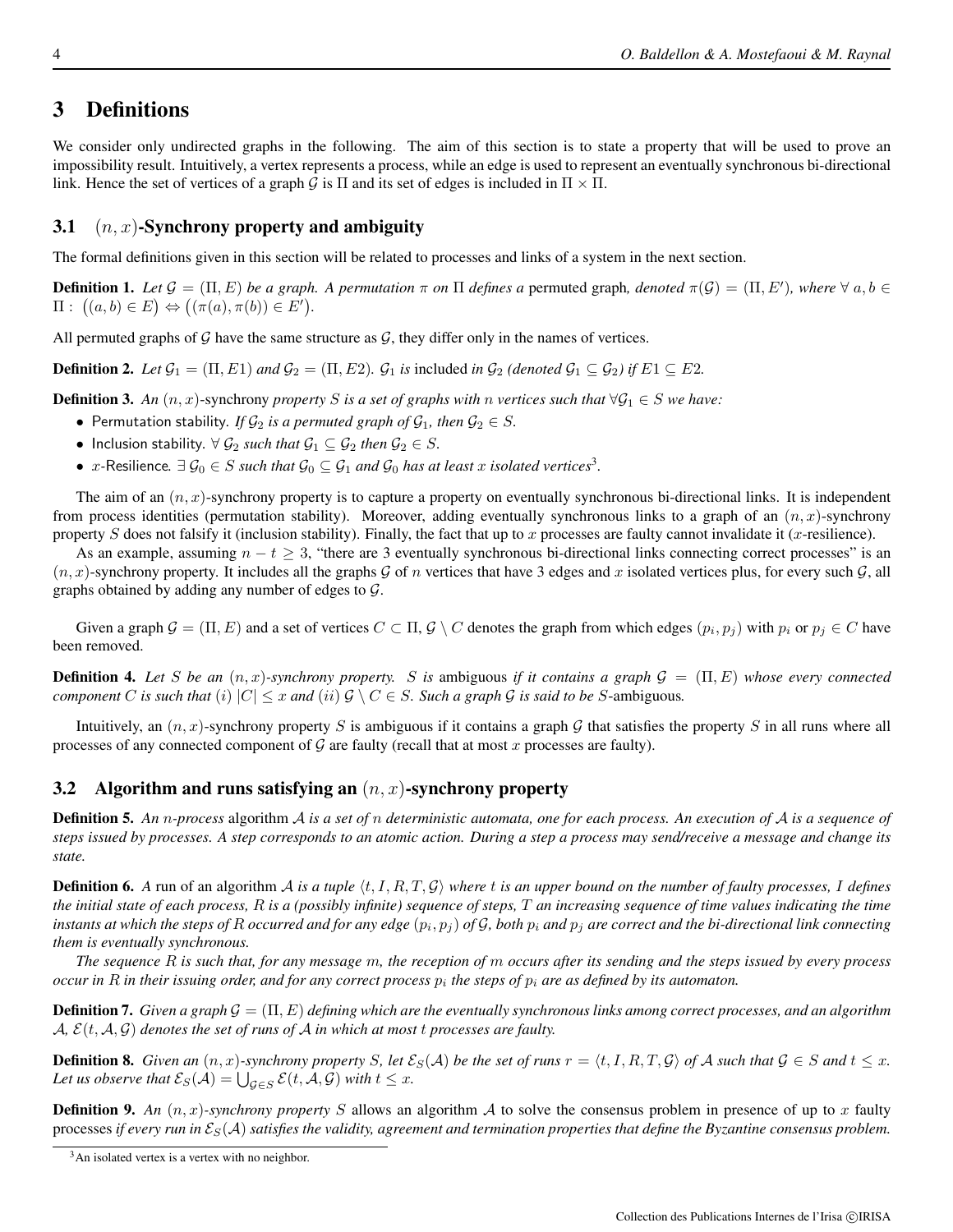### 4 An impossibility result

Given an  $(n, t)$ -synchrony property S, this section shows that there is no algorithm A that solves the consensus problem in  $\mathcal{AS}_{n,t}[\mathcal{H}]$  if  $H$  is an S-ambiguous graph of S. This means that the synchrony assumptions captured by S are not powerful enough to allow consensus to be solved despite up to t faulty processes. There is no algorithm  $A$  that would solve consensus for any underlying synchrony graph of an ambiguous synchrony property S.

#### 4.1 A set of specific runs

This section defines the set of runs in which the connected components (as defined by the eventually synchronous communication graph  $H$ ) are asynchronous the ones with respect to the others, and (if any) the set of faulty processes corresponds to a single connected component. The corresponding set of runs, denoted  $\mathcal{F}(\mathcal{A}, \mathcal{H})$ , will then be used to prove the impossibility result.

Definition 10. *Let* A *be an* n*-process algorithm* A *and* H *be a graph whose* n *vertices are processes and every connected component contains at most t processes. Let*  $\mathcal{F}(\mathcal{A}, \mathcal{H})$  *be the set of runs of*  $\mathcal{A}$  *that satisfy the following properties:* 

- If  $p_i$  and  $p_j$  belong to the same connected component of H, then the bi-directional link  $(p_i, p_j)$  is eventually synchronous.
- If  $p_i$  and  $p_j$  belong to the same connected component of  $H$ , then both are either correct or faulty.
- If  $p_i$  and  $p_j$  belong to distinct connected components of  $H$ , then the bidirectional link  $(p_i, p_j)$  is asynchronous.
- If  $p_i$  and  $p_j$  belong to distinct connected components of  $H$ , then, if  $p_i$  is faulty,  $p_j$  is correct.

#### 4.2 An impossibility

Let S be an ambiguous  $(n, t)$ -synchrony property, A be an algorithm and H be the graph defining the eventually synchronous links among processes. The lemma that follows states that, if H is S-ambiguous, all runs r in  $\mathcal{F}(\mathcal{A}, \mathcal{H})$  belong to  $\mathcal{E}_{\mathcal{S}}(\mathcal{A})$ .

**Lemma 1.** Let S be an  $(n, t)$ -synchrony property and  $H \in S$ . If H is S-ambiguous, then  $\mathcal{F}(\mathcal{A}, \mathcal{H}) \subseteq \mathcal{E}_{S}(\mathcal{A})$ .

**Proof** As it is S-ambiguous, H contains only connected components with at most t processes. It follows that the set  $\mathcal{F}(\mathcal{A}, \mathcal{H})$  is well-defined. Let  $r \in \mathcal{F}(\mathcal{A}, \mathcal{H})$ .

Let  $C_1, \ldots, C_m$  be the connected components of H. We can then define  $\mathcal{H}_0 = \mathcal{H}$  (when no process are faulty) and for any i with  $1 \leq i \leq m$ ,  $\mathcal{H}_i = \mathcal{H} \setminus C_i$  (when the set of faulty processes correspond to  $C_i$ ). If in run r, all processes are correct, we have  $r \in \mathcal{E}(t, \mathcal{A}, \mathcal{H})$ . Moreover, if there is a faulty process in run r, by defintion of  $\mathcal{F}(\mathcal{A}, \mathcal{H})$ , the set of faulty processes correspond to a connected component. Let  $C_i$  be this connected component. We then have  $r \in \mathcal{E}(t, \mathcal{A}, \mathcal{H}_i)$ .

We just showed that  $\mathcal{F}(\mathcal{A},\mathcal{H})\subseteq\bigcup_{0\leq i\leq m}\mathcal{E}(t,\mathcal{A},\mathcal{H}_i)$ . As  $\mathcal{H}$  is S-ambiguous, for any  $1\leq i\leq m$  we have  $\mathcal{H}_i\in S$ , and thanks to the inclusion stability property of S, we also have  $H_0 = H \in S$ . Finally, as  $\mathcal{E}_{S}(\mathcal{A}) = \bigcup_{\mathcal{X} \in S} \mathcal{E}(t, \mathcal{A}, \mathcal{X})$  we have  $\mathcal{F}(\mathcal{A}, \mathcal{H}) \subseteq \mathcal{E}_{S}(\mathcal{A})$ which prove the lemma. ✷Lemma <sup>1</sup>

Lemma 2. *Let* S *be an ambiguous* (n, t)*-synchrony property and* H *an* S*-ambiguous graph. Whatever the algorithm* A*, there is a run*  $r \in \mathcal{F}(\mathcal{A}, \mathcal{H})$  *that does not solve consensus.* 

**Proof** The proof is a reduction to the FLP impossibility result [9] (impossibility to solve consensus despite even only one faulty process in a system in which all links are asynchronous). To that end, let us assume by contradiction that there is an algorithm  $A$  that solves consensus among n processes  $p_1, \ldots, p_n$  despite the fact that up to t of them may be faulty, when the underlying eventually synchronous communication graph belongs to S (for example an S-ambiguous graph H). This means that, by assumption, all runs  $r \in \mathcal{E}_{S}(\mathcal{A})$  satisfy the validity, agreement and termination properties that define the Byzantine consensus problem.



Figure 2: A reduction to the FLP impossibility result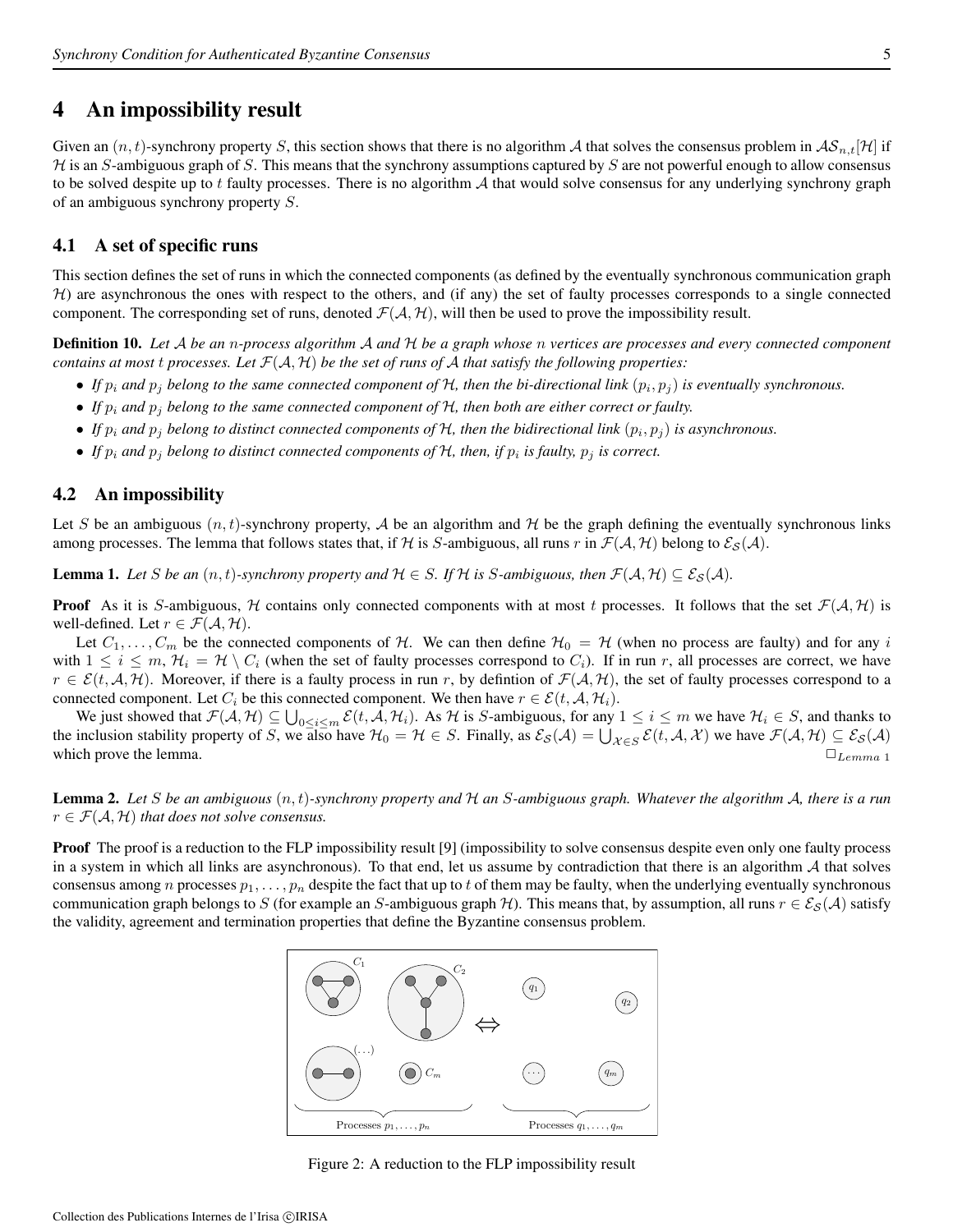Let  $C_1, \ldots, C_m$  be the connected components of H and  $q_1, \ldots, q_m$  a set of m processes (called simulators in the following). The proof consists in constructing a simulation in which the simulators  $q_1, \ldots, q_m$  solve consensus despite the fact they are connected by asynchronous links and one of them may be faulty, thereby contradicting the FLP result (Figure 2). To that end, each simulator  $q_j$ ,  $1 \leq j \leq m$ , simulates the processes of the connected component  $C_j$  it is associated with. Moreover, without loss of generality, let us assume that, for every component  $C_j$  made up of correct processes, these processes propose the same value  $v_j$ .

Such a simulation<sup>4</sup> of the processes  $p_1, \ldots, p_n$  (executing the Byzantine consensus algorithm A) by the simulators  $q_1, \ldots, q_m$  results in a run  $r \in \mathcal{F}(\mathcal{A}, \mathcal{H})$  (from the point of view of the processes  $p_1, \ldots, p_n$ ). As (by definition) the algorithm  $\mathcal{A}$  is correct, the correct processes decide in run r. As (a)  $H \in S$ , (b) S is ambiguous, and (c)  $r \in \mathcal{F}(\mathcal{A}, \mathcal{H})$ , it follows from Lemma 1 that  $r \in \mathcal{E}_S(\mathcal{A})$ , which means that r is a run in which the correct processes decide the same value  $v$  (and, if they all have proposed the very same value  $w$ , we have  $v = w$ ).

It follows that, simulating the processes  $p_1, \ldots, p_n$  that execute the consensus algorithm A, the m asynchronous processes  $q_1, \ldots, q_m$  $(q_i$  proposing value  $v_i$ ) solves consensus despite the fact that one of them is faulty, contradicting the FLP impossibility result, which concludes the proof of the theorem. ✷Lemma <sup>2</sup>

The following theorem is an immediate consequence of lemmas 1 and 2.

Theorem 1. *No ambiguous* (n, t)*-synchrony property allows Byzantine consensus to be solved in a system of* n *processes where up to* t *processes can be faulty.*

Remark 1 Let us observe that the proof of the previous theorem does not depend on the fact that messages are signed or not. Hence, the theorem is valid for both systems with and systems without message authentication.

Remark 2 The impossibility to solve consensus despite even only one process failure in an asynchronous system [9] corresponds to the case where S is the  $(n, 1)$ -synchrony property that contains the edge-less graph.

#### 5 Relating the size of connected components and ambiguity

Assuming a system with message authentication, let S be an  $(n, t)$ -synchrony property that allows consensus to be solved despite up to  $t$  Byzantine processes. This means that consensus can be solved for any eventually synchronous communication graph in  $S$ . It follows from Theorem 1 that S is not ambiguous. This section shows that if an eventual synchrony property S allows consensus to be solved, then any graph of S contains at least one connected component C whose size is greater than  $t$  ( $|C| > t$ ).

**Theorem 2.** Let S be an  $(n, t)$ -synchrony property. If there is a graph  $G \in S$  such that none of its connected components has more than t *vertices, then* S *is ambiguous.*

**Proof** Let  $\mathcal{G} \in S$  such that no connected component of  $\mathcal{G}$  has more than t vertices. It follows from the t-resilience property of S that there is a graph  $\mathcal{G}'$  included in  $\mathcal{G}$  (i.e., both have the same vertices and the edges of  $\mathcal{G}'$  are also in  $\mathcal{G}$ ) that has at least t isolated vertices.

Let us observe that  $\mathcal{G}'$  can be decomposed into  $m+t$  connected components  $C_1,\ldots,C_m,\gamma_1,\ldots,\gamma_t$  where each  $C_i$  contains at most t vertices and each  $\gamma_i$  contains a single vertex (top of Figure 3).



Figure 3: Construction of the graph  $\mathcal{G}''$ 

Let us construct a graph  $\mathcal{G}''$  as follows.  $\mathcal{G}''$  is made up of the m connected components  $C_1, \ldots, C_m$  plus another connected component denoted  $C_{m+1}$  including the t vertices  $\gamma_1, \ldots, \gamma_t$  (bottom of Figure 3). Moreover,  $\mathcal{G}''$  contains all edges of  $\mathcal{G}'$  plus the new edges needed in order that the connected component  $C_{m+1}$  be a clique (i.e., a graph whose any pair of distinct vertices is connected by an edge). As  $\mathcal{G}' \in S$  and  $\mathcal{G}' \subseteq \mathcal{G}''$ , it follows from the stability property of S that  $\mathcal{G}'' \in S$ .

The rest of the proof consists in showing that  $\mathcal{G}''$  is S-ambiguous (from which ambiguity of S follows).

 $^{4}$ The simulation, which is only sketched, is a very classical one. A similar simulation is presented in [18], in the context of synchronous systems, that extends the impossibility to solve Byzantine consensus from a set of  $n = 3$  synchronous processes where one  $(t = 1)$  is a Byzantine process to a set of  $n \leq 3t$  processes. A similar simulation is also described in [20].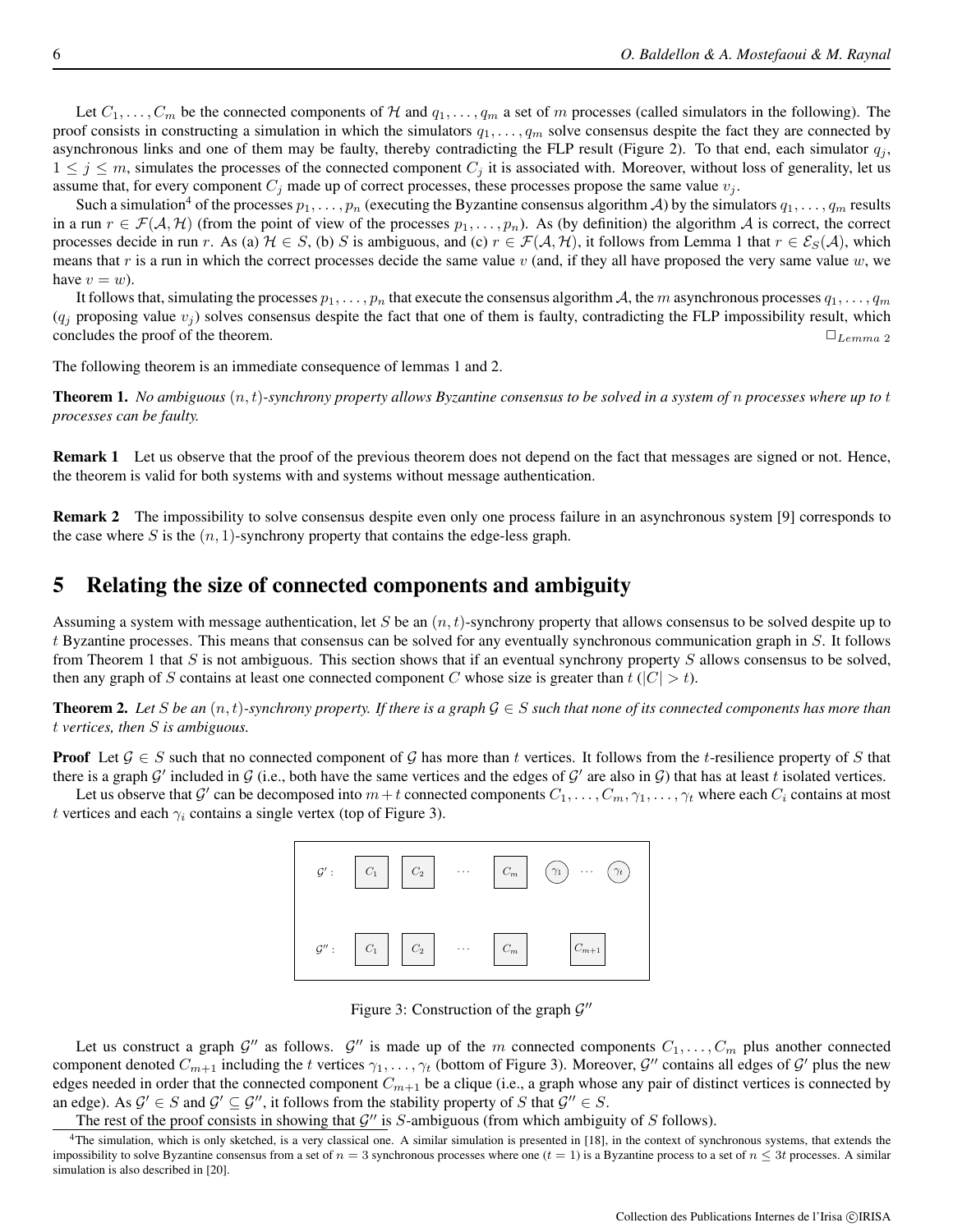- Let us first observe that, due to its very construction, each connected component  $C$  of  $\mathcal{G}''$  contains at most  $t$  vertices.
- Let us now show that for any connected component C of  $\mathcal{G}''$ , we have  $\mathcal{G}'' \setminus C \in S$ . (Let us recall that  $\mathcal{G}'' \setminus C$  is  $\mathcal{G}''$  from which all edges incident to vertices of  $C$  have been removed.) We consider two cases.
	- Case  $C = C_{m+1}$ . We then have  $\mathcal{G}'' \setminus C = \mathcal{G}'$ . The fact that  $\mathcal{G}' \in S$  concludes the proof of the case.



Figure 4: Using a permutation

– Case  $C = C_i$  for  $1 \le i \le m$ .

Let  $\delta_1, \ldots, \delta_d$  the vertices of  $C_i$  and let  $\mathcal{G}_i = \mathcal{G}'' \setminus C$ . According to the permutation stability property of S there is a permutation  $\pi$  of the vertices of  $\mathcal{G}_i$  such that  $\mathcal{G} \subseteq \pi(\mathcal{G}_i)$  (Figure 4). It then follows from the fact that S is a synchrony property that  $\pi(G_i) \in S$  and consequently  $G_i \in S$ , which concludes the proof of the case and the proof of the theorem 2

Taking the contrapositive of Theorem 1 and Theorem 2, we obtain the following corollary.

Corollary 1. *If an* (n, t)*-synchrony property* S *allows consensus to be solved, then any graph of* S *contains at least one connected component whose size is at least*  $t + 1$ *.* 

## 6 A necessary and sufficient condition

This section introduces the notion of a virtual  $\Diamond [x+1]$ bi-source and shows that the existence of a virtual  $\Diamond [t+1]$ bi-source is a necessary and sufficient condition to solve the consensus problem in a system with message signatures and where up to t processes can commit Byzantine failures.

**Definition 11.**  $A \diamond [x+1]$ bi-source *is a correct process that has an eventually synchronous bi-directional link with* x *correct processes (not including itself).*

From a structural point of view, a  $\Diamond [x + 1]$ bi-source is a star made up of correct processes. (As already noticed, this definition differs from the usual one, in the sense that it considers only correct processes.)

**Lemma 3.** If a graph G has a connected component C of size  $x + 1$ ,  $a \Diamond [x + 1]$ bi-source can be built inside C.

**Proof** Given a graph G that represents the eventually synchronous bi-directional links connecting correct processes, let us assume that G has a connected component C such that  $|C| \geq x + 1$ .

A star ( $\Diamond [x + 1]$ bi-source) can be easily built as follows. When a process p receives a message for the first time, it forwards it to all. Let us remember that, as messages are signed, a faulty process cannot corrupt the content of the messages it forwards; it can only omit to forward them. Let  $\lambda$  be the diameter of C and  $\delta$  the eventual synchrony bound for message transfer delays. This means that, when we consider any two processes  $p, q \in C$ ,  $\lambda \times \delta$  is an eventual synchrony bound for any message communicated inside the component C. Moreover, considering any process  $p \in C$ , the processes of C define a star structure centered at p, and such that, for any  $q \in C \setminus \{p\}$ , there is a virtual eventually synchronous link (with bound  $\lambda \times \delta$ ) that is made up of eventually synchronous links and correct processes of C, which concludes the proof of the lemma. ✷Lemma <sup>3</sup>

The following definition provides us with a more general (abstract) definition of a  $\Diamond [x + 1]$ bi-source.

**Definition 12.** A communication graph G has a virtual  $\Diamond$ [x + 1]*bi-source if has a connected component* C of size  $x + 1$ .

Theorem 3. *An* (n, t)*-synchrony property* S *allows consensus to be solved in an asynchronous system with message authentication, despite up to t Byzantine processes, if and only if any graph of* S *contains a virtual*  $\Diamond$ [ $t$  + 1]*bi-source.*